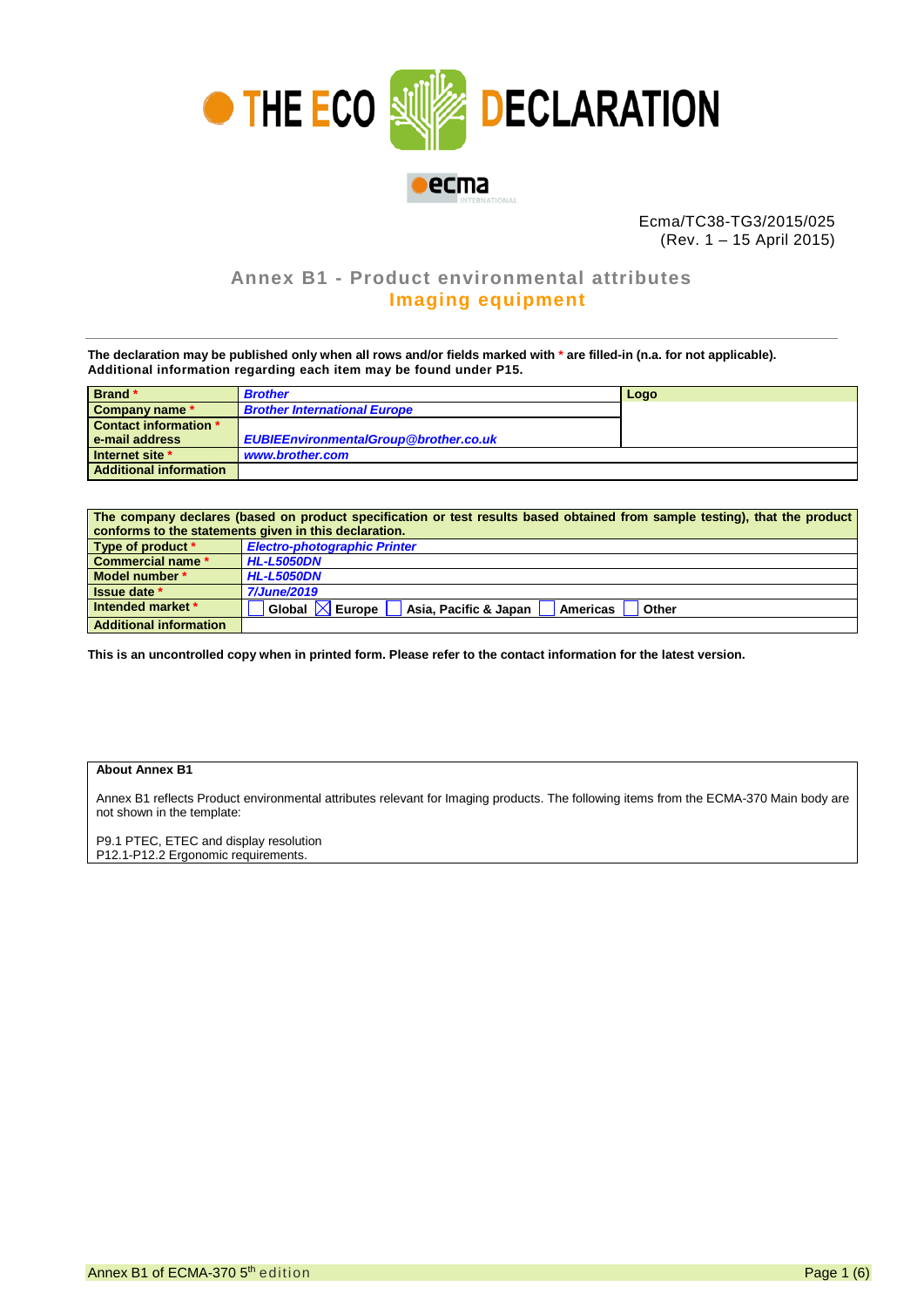| Model number *                                               |                                                                                                                                                                                                                                                                                                                                 | <b>HL-L5050DN</b>                                                                                                                                                                                                                                        | Logo |             |    |             |
|--------------------------------------------------------------|---------------------------------------------------------------------------------------------------------------------------------------------------------------------------------------------------------------------------------------------------------------------------------------------------------------------------------|----------------------------------------------------------------------------------------------------------------------------------------------------------------------------------------------------------------------------------------------------------|------|-------------|----|-------------|
| 7/June/2019<br><b>Issue date</b> *                           |                                                                                                                                                                                                                                                                                                                                 |                                                                                                                                                                                                                                                          |      |             |    |             |
| <b>Product environmental attributes - Legal requirements</b> | <b>Requirement met</b>                                                                                                                                                                                                                                                                                                          |                                                                                                                                                                                                                                                          |      |             |    |             |
| Item                                                         |                                                                                                                                                                                                                                                                                                                                 |                                                                                                                                                                                                                                                          |      | Yes         | No | n.a.        |
| <b>P1</b>                                                    |                                                                                                                                                                                                                                                                                                                                 | <b>Hazardous substances and preparations</b>                                                                                                                                                                                                             |      |             |    |             |
| $P1.1*$                                                      |                                                                                                                                                                                                                                                                                                                                 | Products do comply with the current European RoHS Directive. (See legal reference and NOTE B1)                                                                                                                                                           |      |             |    |             |
| $P1.2*$                                                      |                                                                                                                                                                                                                                                                                                                                 | Products do not contain Asbestos (see legal reference).<br>Comment: Legal reference has no maximum concentration value.                                                                                                                                  |      |             |    |             |
| $P1.3*$                                                      |                                                                                                                                                                                                                                                                                                                                 |                                                                                                                                                                                                                                                          |      |             |    |             |
|                                                              | Products do not contain Ozone Depleting Substances: Chlorofluorocarbons (CFC),<br>$\boxtimes$<br>hydrobromofluorocarbons (HBFC), hydrochlorofluorcarbons (HCFC), Halons, carbontetrachloride, 1,1,1-<br>trichloroethane, methyl bromide (see legal reference). Comment: Legal reference has no maximum<br>concentration values. |                                                                                                                                                                                                                                                          |      |             |    |             |
| $P1.4*$                                                      |                                                                                                                                                                                                                                                                                                                                 | Products do not contain more than; 0,005% polychlorinated biphenyl (PCB), 0,005% polychlorinated<br>terphenyl (PCT) in preparations (see legal reference).                                                                                               |      | $\boxtimes$ |    |             |
| $P1.5*$                                                      |                                                                                                                                                                                                                                                                                                                                 | Products do not contain more than 0,1% short chain chloroparaffins (SCCP) with 10-13 carbon atoms in the<br>chain containing at least 48% per mass of chlorine in the SCCP (see legal reference).                                                        |      | $\boxtimes$ |    |             |
| $P1.6*$                                                      |                                                                                                                                                                                                                                                                                                                                 | Parts with direct and prolonged skin contact do not release nickel in concentrations above 0,5 µg/cm <sup>2</sup> /week                                                                                                                                  |      |             |    | $\boxtimes$ |
|                                                              |                                                                                                                                                                                                                                                                                                                                 | (see legal reference).                                                                                                                                                                                                                                   |      |             |    |             |
|                                                              |                                                                                                                                                                                                                                                                                                                                 | Comment: Max limit in legal reference when tested according to EN1811:2011-5.                                                                                                                                                                            |      |             |    |             |
| $P1.7*$                                                      |                                                                                                                                                                                                                                                                                                                                 | REACH Article 33 information about substances in articles is available at (add URL or mail contact):                                                                                                                                                     |      | IX          |    |             |
|                                                              |                                                                                                                                                                                                                                                                                                                                 | www.brother.eu/reach                                                                                                                                                                                                                                     |      |             |    |             |
| P <sub>2</sub>                                               | <b>Batteries</b>                                                                                                                                                                                                                                                                                                                |                                                                                                                                                                                                                                                          |      |             |    |             |
| $P2.1*$                                                      |                                                                                                                                                                                                                                                                                                                                 | If the product contains a battery or an accumulator, the battery/accumulator is labeled with the disposal<br>symbol. Information on proper disposal is provided in user manual. (See legal reference)                                                    |      |             |    | $\boxtimes$ |
| $P2.2*$                                                      |                                                                                                                                                                                                                                                                                                                                 | Batteries or accumulators do not contain more than 0,0005% of mercury or 0,002% of cadmium. (See legal                                                                                                                                                   |      |             |    | $\boxtimes$ |
|                                                              | reference)                                                                                                                                                                                                                                                                                                                      |                                                                                                                                                                                                                                                          |      |             |    |             |
| $P2.3*$                                                      |                                                                                                                                                                                                                                                                                                                                 | Batteries and accumulators are readily removable. (See legal reference)                                                                                                                                                                                  |      |             |    | $\boxtimes$ |
| P <sub>3</sub>                                               |                                                                                                                                                                                                                                                                                                                                 | <b>Conformity verification &amp; Eco design (ErP)</b>                                                                                                                                                                                                    |      |             |    |             |
| $P3.1*$                                                      |                                                                                                                                                                                                                                                                                                                                 | The product is CE-marked to show conformance with applicable legal requirements (see legal reference).<br>The Declaration of Conformity can be requested at (add link or e-mail address):<br>https://support.brother.com/g/b/index.aspx?noautojudge=true |      |             |    |             |
| $P3.2*$                                                      |                                                                                                                                                                                                                                                                                                                                 | The product complies with the Eco design requirements for energy-related products,<br>(see legal reference).                                                                                                                                             |      |             |    |             |
|                                                              |                                                                                                                                                                                                                                                                                                                                 | Required information is;<br>given in item P15 or added to this document,                                                                                                                                                                                 |      |             |    |             |
|                                                              |                                                                                                                                                                                                                                                                                                                                 | $\boxtimes$ available at (add URL):                                                                                                                                                                                                                      |      |             |    |             |
|                                                              |                                                                                                                                                                                                                                                                                                                                 | https://support.brother.com/g/b/index.aspx?noautojudge=true                                                                                                                                                                                              |      |             |    |             |
| P4                                                           |                                                                                                                                                                                                                                                                                                                                 | <b>Consumable materials</b>                                                                                                                                                                                                                              |      |             |    |             |
| $P4.1*$                                                      |                                                                                                                                                                                                                                                                                                                                 | If a photo conductor (drum, belt etc.) is used in the product, it does not contain cadmium max 0,01% (see<br>legal reference and NOTE B1).                                                                                                               |      | $\boxtimes$ |    |             |
| $P4.2*$                                                      |                                                                                                                                                                                                                                                                                                                                 | If ink/toner is used in the product, it does not contain cadmium max 0,1% by weight (see legal reference).                                                                                                                                               |      |             |    |             |
| $P4.3*$                                                      |                                                                                                                                                                                                                                                                                                                                 | If the ink/toner formulation/preparation is classified as hazardous or contains a substance for which there                                                                                                                                              |      |             |    |             |
|                                                              |                                                                                                                                                                                                                                                                                                                                 | are Community workplace exposure limits, the product/packaging is adequately labeled according to<br>applicable regulations and a Safety Data Sheet (SDS) in accordance with these requirements is available<br>(see legal reference).                   |      |             |    |             |
| <b>P5</b>                                                    |                                                                                                                                                                                                                                                                                                                                 | <b>Product packaging</b>                                                                                                                                                                                                                                 |      |             |    |             |
| P5.1*                                                        |                                                                                                                                                                                                                                                                                                                                 | Packaging and packaging components do not contain more than 0,01% lead, mercury, cadmium and<br>hexavalent chromium by weight of these together.                                                                                                         |      | $\bowtie$   |    |             |
| $P5.2*$                                                      |                                                                                                                                                                                                                                                                                                                                 | The packaging materials are marked with abbreviations and numbers indicating the nature of the material(s)<br>used (see legal reference).                                                                                                                |      | $\boxtimes$ |    |             |
| P5.3*                                                        |                                                                                                                                                                                                                                                                                                                                 | The product packaging material is free from ozone depleting substances as specified in the Montreal                                                                                                                                                      |      | $\boxtimes$ |    |             |
|                                                              | Protocol (see legal reference).                                                                                                                                                                                                                                                                                                 |                                                                                                                                                                                                                                                          |      |             |    |             |
|                                                              |                                                                                                                                                                                                                                                                                                                                 | Comment: Legal reference has no maximum concentration values.                                                                                                                                                                                            |      |             |    |             |
| P <sub>6</sub>                                               |                                                                                                                                                                                                                                                                                                                                 | <b>Treatment information</b>                                                                                                                                                                                                                             |      |             |    |             |
| P6.1*                                                        |                                                                                                                                                                                                                                                                                                                                 | Information for recyclers/treatment facilities is available (see legal reference).                                                                                                                                                                       |      | $\boxtimes$ |    |             |

<span id="page-1-1"></span><span id="page-1-0"></span>NOTE B1 Restriction applies to the homogeneous material, unless other specified and expressed in weight %. Stating "Yes" means that the product is compliant with the mandatory requirements.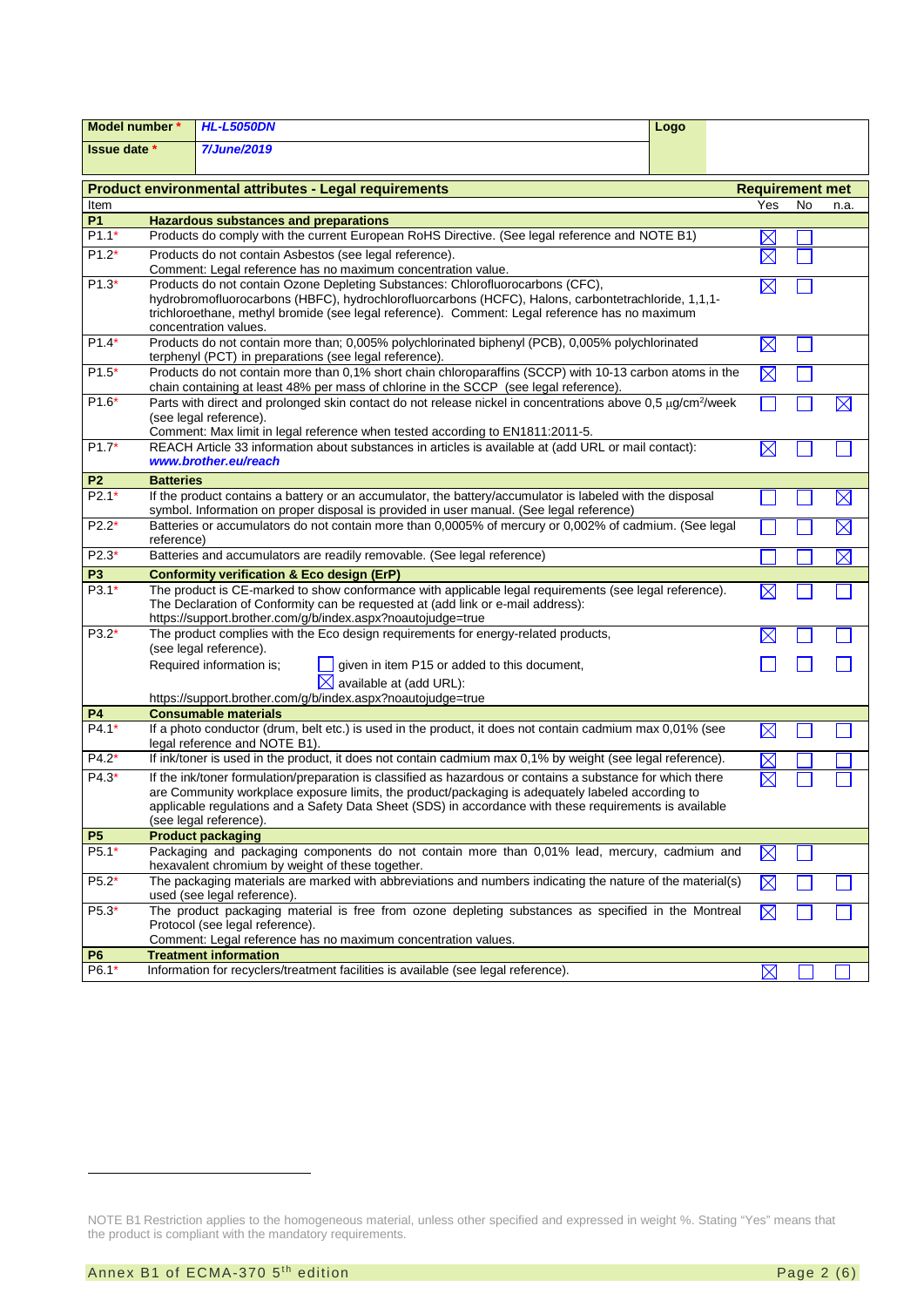| Model number *    |                                                                                                                                                          | <b>HL-L5050DN</b>                                                                                                                                                                                                                                                                                                                                                                     | Logo                     |                            |             |  |
|-------------------|----------------------------------------------------------------------------------------------------------------------------------------------------------|---------------------------------------------------------------------------------------------------------------------------------------------------------------------------------------------------------------------------------------------------------------------------------------------------------------------------------------------------------------------------------------|--------------------------|----------------------------|-------------|--|
| Issue date *      |                                                                                                                                                          | <b>7/June/2019</b>                                                                                                                                                                                                                                                                                                                                                                    |                          |                            |             |  |
|                   |                                                                                                                                                          |                                                                                                                                                                                                                                                                                                                                                                                       |                          |                            |             |  |
|                   |                                                                                                                                                          | Product environmental attributes - Market requirements (See General NOTE GN below)                                                                                                                                                                                                                                                                                                    |                          |                            |             |  |
|                   | - Environmental conscious design<br><b>Requirement met</b><br>*=mandatory to fill in. Additional information regarding each item may be found under P14. |                                                                                                                                                                                                                                                                                                                                                                                       |                          |                            |             |  |
| Item<br><b>P7</b> |                                                                                                                                                          |                                                                                                                                                                                                                                                                                                                                                                                       | Yes                      | No                         | n.a.        |  |
|                   | <b>Design</b>                                                                                                                                            | <b>Disassembly, recycling</b>                                                                                                                                                                                                                                                                                                                                                         |                          |                            |             |  |
| $P7.1*$           |                                                                                                                                                          | Parts that have to be treated separately are easily separable                                                                                                                                                                                                                                                                                                                         |                          | $\times$                   |             |  |
| P7.2*             | Plastic materials in covers/housing have no surface coating.                                                                                             |                                                                                                                                                                                                                                                                                                                                                                                       |                          |                            |             |  |
| P7.3*             | Plastic parts > 100 g consist of one material or of easily separable materials.                                                                          |                                                                                                                                                                                                                                                                                                                                                                                       |                          |                            |             |  |
| P7.4*             |                                                                                                                                                          | Plastic parts > 25 g have material codes according to ISO 11469 referring ISO 1043-4.                                                                                                                                                                                                                                                                                                 |                          | $\boxtimes$<br>$\boxtimes$ |             |  |
| P7.5              |                                                                                                                                                          | Plastic parts are free from metal inlays or have inlays that can be removed with commonly available tools.                                                                                                                                                                                                                                                                            |                          | $\times$                   |             |  |
| P7.6*             |                                                                                                                                                          | Labels are easily separable. (This requirement does not apply to safety/regulatory labels).                                                                                                                                                                                                                                                                                           |                          | $\boxtimes$                |             |  |
|                   | <b>Product lifetime</b>                                                                                                                                  |                                                                                                                                                                                                                                                                                                                                                                                       |                          |                            |             |  |
| $P7.7*$           |                                                                                                                                                          | Upgrading can be done e.g. with processor, memory, cards or drives                                                                                                                                                                                                                                                                                                                    |                          |                            | $\boxtimes$ |  |
| P7.8*             |                                                                                                                                                          | Upgrading can be done using commonly available tools                                                                                                                                                                                                                                                                                                                                  |                          |                            | $\boxtimes$ |  |
| P7.9.             |                                                                                                                                                          | Spare parts are available after end of production for: 7 years                                                                                                                                                                                                                                                                                                                        |                          |                            |             |  |
| P7.10             |                                                                                                                                                          | Service is available after end of production for: 7years                                                                                                                                                                                                                                                                                                                              |                          |                            |             |  |
|                   |                                                                                                                                                          | <b>Material and substance requirements</b>                                                                                                                                                                                                                                                                                                                                            |                          |                            |             |  |
| P7.11*            |                                                                                                                                                          | Product cover/housing material type (e.g. plastics, metal, aluminum):<br>Material type: <b>ABS</b><br>Material type: PS-HI                                                                                                                                                                                                                                                            | Material type: PC FR(40) |                            |             |  |
| P7.12             |                                                                                                                                                          | Insulation materials of external electrical cables are PVC free.                                                                                                                                                                                                                                                                                                                      |                          |                            | $\boxtimes$ |  |
| P7.13             |                                                                                                                                                          | Insulation materials of internal electrical cables are PVC free.                                                                                                                                                                                                                                                                                                                      |                          |                            | $\boxtimes$ |  |
| P7.14             |                                                                                                                                                          | External plastic casing/cover parts > 25 g contain no more than 0,1% weight (1000 ppm) bromine and 0,1%<br>weight (1000 ppm) chlorine attributable to brominated flame retardants, chlorinated flame retardants, and<br>polyvinyl chloride or 0,3% weight (3000 ppm) bromine and 0,3% weight (3000 ppm) chlorine in parts<br>containing more than 25% post-consumer recycled content. |                          | $\boxtimes$                |             |  |
| P7.15             |                                                                                                                                                          | Printed circuit boards, PCBs (without components) are low halogen: all $\Box$ PCBs > 25 g<br>halogen as defined in IEC 61249-2-21. (See NOTE B2)                                                                                                                                                                                                                                      | are low                  |                            | $\boxtimes$ |  |
| P7.16             |                                                                                                                                                          | Flame retarded plastic parts > 25 g in covers / housings are marked according ISO 1043-4:<br>Marking FR(40)                                                                                                                                                                                                                                                                           |                          | $\boxtimes$                |             |  |
| P7.17             |                                                                                                                                                          | Alt. 1: Chemical specifications of flame retardants in printed circuit boards > 25 g (without components):<br>TBBPA (additive) $\boxed{\phantom{a}}$ , TBBPA (reactive) $\boxed{\phantom{a}}$ (See NOTE B3), Other; chemical name:<br>40039-93-8, 26265-08-7                                                                                                                          | , CAS $#$ :              | $\boxtimes$                |             |  |
|                   |                                                                                                                                                          | Alt. 2: Chemical specifications of flame retardants in printed circuit boards (without components) > 25 g<br>according ISO 1043-4:                                                                                                                                                                                                                                                    |                          |                            |             |  |
| P7.18             |                                                                                                                                                          | Alt. 1: Flame retarded plastic parts > 25 g contain the following flame retardant substances/preparations in<br>concentrations above 0,1%:<br>(See NOTE B4)<br>1. Chemical name:<br>, CAS #:<br>2. Chemical name:<br>, CAS #:<br>3. Chemical name:<br>, CAS $#$ :                                                                                                                     |                          |                            |             |  |
|                   | FR(17), FR(40)                                                                                                                                           | Alt. 2: Chemical specifications of flame retardants in plastic parts > 25 g according ISO 1043-4:                                                                                                                                                                                                                                                                                     |                          | ⊠                          |             |  |
| P7.19             |                                                                                                                                                          | In plastic parts > 25 g, flame retardant substances/preparations above 0,1% are used which have been<br>and Hazard statements:<br>assigned the following Risk phrases;                                                                                                                                                                                                                |                          |                            |             |  |
|                   | The source(s) for these classifications is/are found at (add URL(s)):<br>(See NOTE B5)                                                                   |                                                                                                                                                                                                                                                                                                                                                                                       |                          |                            |             |  |
| $P7.20*$          |                                                                                                                                                          | Postconsumer recycled plastic material content is used in the product (See NOTE B6):                                                                                                                                                                                                                                                                                                  |                          | $\boxtimes$                |             |  |
|                   | a)<br>or                                                                                                                                                 | If YES; at least one of the two alternatives below shall be answered;<br>Of total plastic parts' weight > 25 g, the postconsumer recycled plastic material content (calculated as a<br>percentage of total plastic by weight) is 0.13 %.                                                                                                                                              |                          |                            |             |  |
|                   | b)                                                                                                                                                       | The weight of recycled material is<br>g.                                                                                                                                                                                                                                                                                                                                              |                          |                            |             |  |

<span id="page-2-0"></span>GENERAL NOTE Standard references should direct to the latest version of a standard. If an older version of a standard is used, section P15 shall be used for explanation.

<span id="page-2-1"></span>NOTE B2 IEC 61249-2-21 defines maximum limits of 900 ppm for each of the substances chlorine and bromine and a maximum limit of 1500ppm of these substances combined. The standard does not address fluorine, iodine and astatine which are included in the group of halogens.

<span id="page-2-2"></span>NOTE B3 and B4 A Guidance document on Chemical substances is available; see<http://www.ecma-international.org/publications/standards/Ecma-370.htm>

<span id="page-2-4"></span><span id="page-2-3"></span>NOTE B5 If a certain substance has been assigned a certain risk phrases / hazard statement in the referenced source, this does not necessarily mean the substance has been tested for all of the hazards referred to by a certain customer.

<span id="page-2-5"></span>NOTE B6 Applies to a product containing plastic parts whose combined weight exceeds 100 g with the exception of printed circuit boards, cables, connectors and electronic components and bio-based plastic material.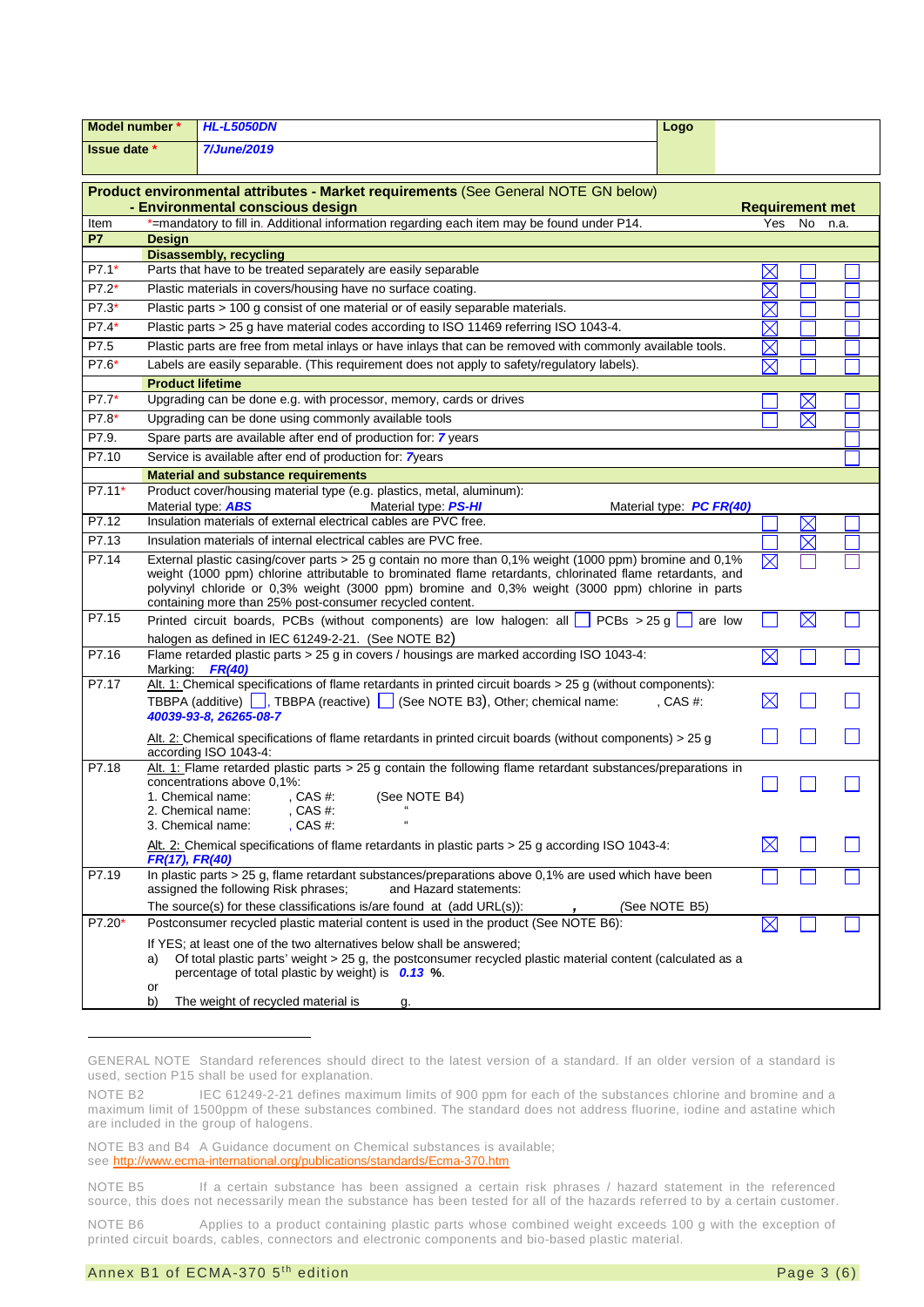|                                                                                                                                             | <b>HL-L5050DN</b><br>Model number *                                                                                                                                                        |                               |                                                                                       | Logo                       |                                                                         |                                               |     |                        |           |             |
|---------------------------------------------------------------------------------------------------------------------------------------------|--------------------------------------------------------------------------------------------------------------------------------------------------------------------------------------------|-------------------------------|---------------------------------------------------------------------------------------|----------------------------|-------------------------------------------------------------------------|-----------------------------------------------|-----|------------------------|-----------|-------------|
|                                                                                                                                             | <b>7/June/2019</b><br><b>Issue date</b> *                                                                                                                                                  |                               |                                                                                       |                            |                                                                         |                                               |     |                        |           |             |
|                                                                                                                                             |                                                                                                                                                                                            |                               |                                                                                       |                            |                                                                         |                                               |     |                        |           |             |
| Product environmental attributes - Market requirements (continued)                                                                          |                                                                                                                                                                                            |                               |                                                                                       |                            |                                                                         |                                               |     | <b>Requirement met</b> |           |             |
| Item                                                                                                                                        |                                                                                                                                                                                            |                               |                                                                                       |                            |                                                                         |                                               |     | Yes                    | <b>No</b> | n.a.        |
| <b>Material and substance requirements (continued)</b><br>P7.21*<br>Biobased plastic material content is used in the product (See NOTE B7): |                                                                                                                                                                                            |                               |                                                                                       |                            |                                                                         |                                               |     | $\boxtimes$            |           |             |
|                                                                                                                                             |                                                                                                                                                                                            |                               |                                                                                       |                            |                                                                         |                                               |     |                        |           |             |
|                                                                                                                                             | If YES; at least one of the two alternatives below shall be answered;<br>Of total plastic parts' weight > 25 g, the biobased plastic material content (calculated as a percentage of<br>a) |                               |                                                                                       |                            |                                                                         |                                               |     |                        |           |             |
|                                                                                                                                             | total plastic by weight) is<br>%.                                                                                                                                                          |                               |                                                                                       |                            |                                                                         |                                               |     |                        |           |             |
|                                                                                                                                             | or<br>b)<br>The weight of the biobased plastic material is<br>g.                                                                                                                           |                               |                                                                                       |                            |                                                                         |                                               |     |                        |           |             |
| $P7.22*$                                                                                                                                    |                                                                                                                                                                                            |                               | Light sources are free from mercury, i.e. less than 0,1 mg/lamp.                      |                            |                                                                         |                                               |     | $\boxtimes$            |           |             |
|                                                                                                                                             |                                                                                                                                                                                            |                               | If mercury is used specify: Number of lamps:                                          |                            | and maximum mercury content per lamp:                                   |                                               | mg  |                        |           |             |
| P <sub>8</sub>                                                                                                                              | <b>Batteries</b>                                                                                                                                                                           |                               |                                                                                       |                            |                                                                         |                                               |     |                        |           |             |
| $P8.1*$                                                                                                                                     |                                                                                                                                                                                            | Battery chemical composition: |                                                                                       |                            |                                                                         |                                               |     |                        |           | $\boxtimes$ |
| P <sub>9</sub>                                                                                                                              |                                                                                                                                                                                            |                               | <b>Energy consumption (See NOTE B8)</b>                                               |                            |                                                                         |                                               |     |                        |           |             |
| P9.1                                                                                                                                        |                                                                                                                                                                                            |                               | For the product the following power levels or energy consumptions are reported:       |                            |                                                                         |                                               |     |                        |           |             |
| Energy mode *                                                                                                                               |                                                                                                                                                                                            |                               | Power level at<br>100 $V$ AC                                                          | Power level at<br>115 V AC | Power level at<br>230 V AC                                              | Reference/Standard<br>modes and test method * | for |                        | energy    |             |
| Sleep mode for ENERGY                                                                                                                       |                                                                                                                                                                                            |                               | W                                                                                     | W                          | W                                                                       |                                               |     |                        |           | $\boxtimes$ |
| <b>STAR® Operational Mode</b><br>(OM) products                                                                                              |                                                                                                                                                                                            |                               |                                                                                       |                            |                                                                         |                                               |     |                        |           |             |
| Standby/off mode for                                                                                                                        |                                                                                                                                                                                            |                               | W                                                                                     | W                          | W                                                                       |                                               |     |                        |           | $\boxtimes$ |
| <b>ENERGY STAR Operational</b>                                                                                                              |                                                                                                                                                                                            |                               |                                                                                       |                            |                                                                         |                                               |     |                        |           |             |
| Mode (OM) products<br>TEC value for ENERGY STAR                                                                                             |                                                                                                                                                                                            |                               | kWh/week                                                                              | kWh/week                   | 1.763 kWh/week                                                          |                                               |     |                        |           |             |
| <b>TEC</b> products                                                                                                                         |                                                                                                                                                                                            |                               |                                                                                       |                            |                                                                         |                                               |     |                        |           |             |
| (TEC= Typical Energy                                                                                                                        |                                                                                                                                                                                            |                               |                                                                                       |                            |                                                                         |                                               |     |                        |           |             |
| <b>Printing</b>                                                                                                                             |                                                                                                                                                                                            |                               | W                                                                                     | W                          | 640 W                                                                   |                                               |     |                        |           |             |
|                                                                                                                                             | <b>Quiet Mode/Printing</b>                                                                                                                                                                 |                               | W                                                                                     | W                          | 390 W                                                                   |                                               |     |                        |           |             |
| <b>Ready</b>                                                                                                                                |                                                                                                                                                                                            |                               | W                                                                                     | W                          | 32 W                                                                    |                                               |     |                        |           |             |
| <b>Sleep</b>                                                                                                                                |                                                                                                                                                                                            |                               | W                                                                                     | W                          | 6.5 W                                                                   |                                               |     |                        |           |             |
| <b>Deep Sleep</b>                                                                                                                           |                                                                                                                                                                                            |                               | W                                                                                     | W                          | 1.2 W                                                                   |                                               |     |                        |           |             |
| <b>Power Off</b>                                                                                                                            |                                                                                                                                                                                            |                               | W                                                                                     | W                          | $0.04$ W                                                                |                                               |     |                        |           |             |
|                                                                                                                                             | <b>Networked Standby</b>                                                                                                                                                                   |                               | W                                                                                     | W                          | 1.4 W                                                                   |                                               |     |                        |           |             |
|                                                                                                                                             |                                                                                                                                                                                            |                               | External Power Supply Efficiency Level (International Efficiency Marking Protocol) *: |                            |                                                                         |                                               |     |                        |           | $\boxtimes$ |
| Print/Scan Speed *                                                                                                                          |                                                                                                                                                                                            |                               | 40 images per second                                                                  |                            |                                                                         |                                               |     |                        |           |             |
|                                                                                                                                             |                                                                                                                                                                                            |                               | Default time to enter energy save mode: 1<br>minutes                                  |                            |                                                                         |                                               |     |                        |           |             |
| P9.2*                                                                                                                                       | Information about the energy save function is provided with the product.<br>$\boxtimes$                                                                                                    |                               |                                                                                       |                            |                                                                         |                                               |     |                        |           |             |
| <b>P10</b>                                                                                                                                  | <b>Emissions</b>                                                                                                                                                                           |                               |                                                                                       |                            |                                                                         |                                               |     |                        |           |             |
| P <sub>10.1</sub>                                                                                                                           | Noise emission - Declared according to ISO 9296 (See NOTE B9)                                                                                                                              |                               |                                                                                       |                            |                                                                         |                                               |     |                        |           |             |
|                                                                                                                                             | Mode                                                                                                                                                                                       |                               | Mode description                                                                      |                            | Statistical upper limit A-weighted sound power level,<br>$L_{WA,c}$ (B) |                                               |     |                        |           |             |
|                                                                                                                                             | Idle                                                                                                                                                                                       |                               |                                                                                       |                            |                                                                         |                                               |     |                        |           |             |
|                                                                                                                                             | Operation                                                                                                                                                                                  |                               | <b>Ready</b>                                                                          |                            | 4.75                                                                    |                                               |     |                        |           |             |
|                                                                                                                                             | Other mode                                                                                                                                                                                 |                               | <b>Printing</b>                                                                       |                            | 6.80                                                                    |                                               |     |                        |           |             |
|                                                                                                                                             |                                                                                                                                                                                            |                               | Measured according to: $\Box$ ISO 7779 $\Box$                                         | ECMA-74                    |                                                                         |                                               |     |                        |           |             |
|                                                                                                                                             |                                                                                                                                                                                            |                               | ⊠                                                                                     |                            | Other RAL-UZ171 (only if not covered by ECMA-74)                        |                                               |     |                        |           |             |

<span id="page-3-0"></span>NOTE B7 The following is to be excluded from the calculation of percentage: printed circuit boards, labels, cables, connectors and electronic components and postconsumer recycled plastic.

<span id="page-3-1"></span>NOTE B8 A Guidance document on Energy Efficiency is available; see<http://www.ecma-international.org/publications/standards/Ecma-370.htm>

<span id="page-3-2"></span>NOTE B9 A Guidance document on Acoustic Noise is available; see<http://www.ecma-international.org/publications/standards/Ecma-370.htm>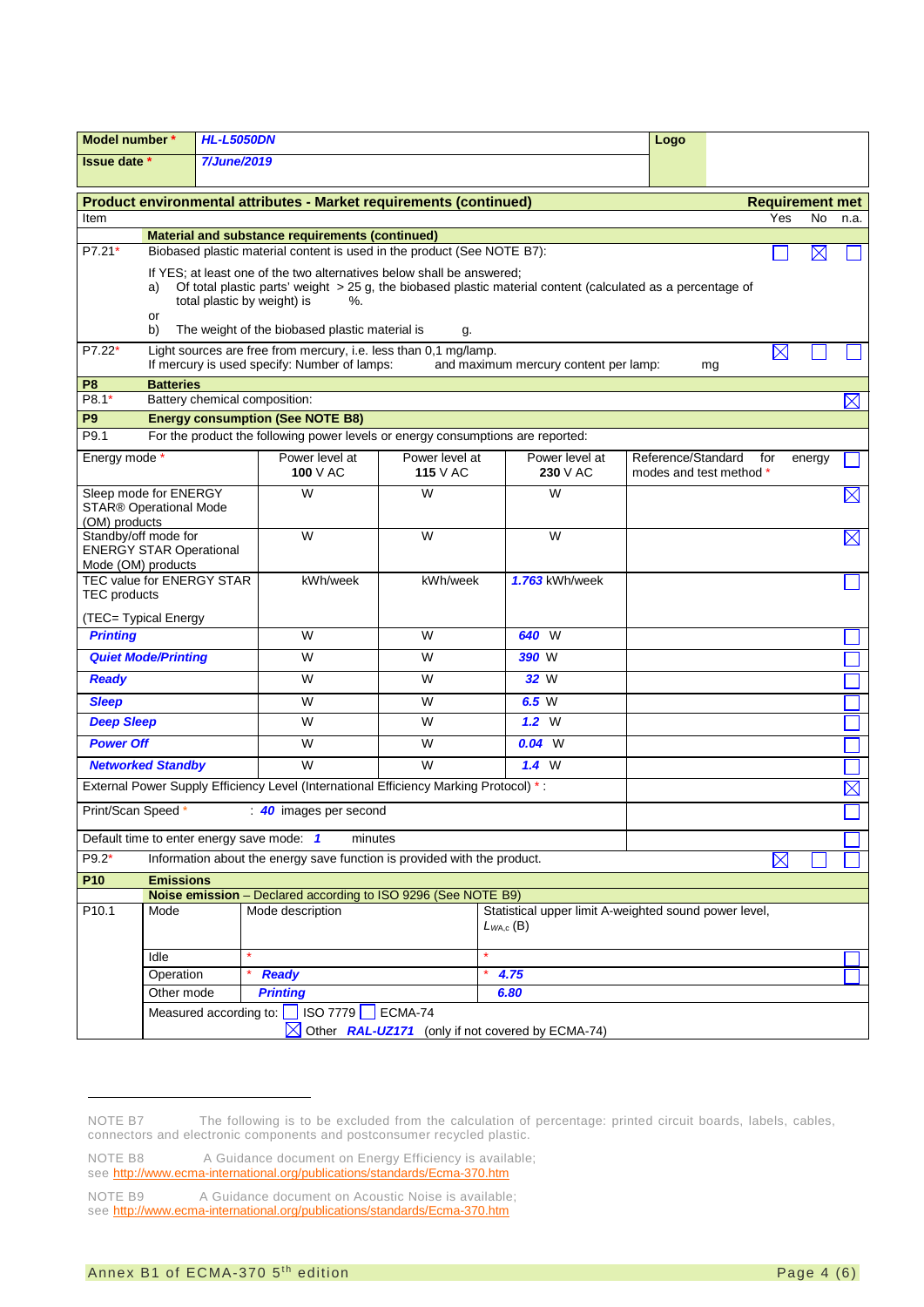| Model number *      |                                                                                                                                                                      | <b>HL-L5050DN</b>                                                                                                                   |                                                             |      |                                                                   |         | Logo                                                        |  |             |           |                        |
|---------------------|----------------------------------------------------------------------------------------------------------------------------------------------------------------------|-------------------------------------------------------------------------------------------------------------------------------------|-------------------------------------------------------------|------|-------------------------------------------------------------------|---------|-------------------------------------------------------------|--|-------------|-----------|------------------------|
| Issue date *        |                                                                                                                                                                      | <b>7/June/2019</b>                                                                                                                  |                                                             |      |                                                                   |         |                                                             |  |             |           |                        |
|                     |                                                                                                                                                                      |                                                                                                                                     |                                                             |      |                                                                   |         |                                                             |  |             |           |                        |
|                     | Product environmental attributes - Market requirements (continued)                                                                                                   |                                                                                                                                     |                                                             |      |                                                                   |         |                                                             |  |             |           | <b>Requirement met</b> |
| <b>Item</b>         |                                                                                                                                                                      |                                                                                                                                     |                                                             |      |                                                                   |         |                                                             |  | Yes         | <b>No</b> | n.a.                   |
|                     |                                                                                                                                                                      | <b>Chemical emissions from printing products (See NOTE B10)</b>                                                                     |                                                             |      |                                                                   |         |                                                             |  |             |           |                        |
| $P10.2*$            | Test performed according to ECMA-328 Determination of Chemical Emission Rates from Electronic<br>$\boxtimes$<br>Equipment (ISO/IEC 28360) , other specify: RAL-UZ171 |                                                                                                                                     |                                                             |      |                                                                   |         |                                                             |  |             |           |                        |
| P <sub>10.3</sub>   | Typical emission rate (operation phase) is (mg/h):                                                                                                                   |                                                                                                                                     |                                                             |      |                                                                   |         |                                                             |  |             |           |                        |
|                     |                                                                                                                                                                      | Electrophotographic devices: Ozone                                                                                                  |                                                             | Dust | Styrene                                                           | Benzene | <b>TVOC</b>                                                 |  |             |           |                        |
|                     | Ink devices:                                                                                                                                                         |                                                                                                                                     |                                                             | Dust | Styrene                                                           | Benzene | <b>TVOC</b>                                                 |  |             |           |                        |
|                     |                                                                                                                                                                      | Note: compliance with maximum emission rates in eco labels to be declared in P14.                                                   |                                                             |      |                                                                   |         |                                                             |  |             |           |                        |
| P <sub>11</sub>     |                                                                                                                                                                      | <b>Consumable materials for printing products</b>                                                                                   |                                                             |      |                                                                   |         |                                                             |  |             |           |                        |
| P <sub>11.1</sub> * |                                                                                                                                                                      | A Safety Data Sheet (SDS) is available for the ink/toner preparation, even if not legally required (see P4.3).                      |                                                             |      |                                                                   |         |                                                             |  |             |           |                        |
| $P11.2*$            | EN 12281.                                                                                                                                                            | Paper containing post-consumer recycled fibers can be used, provided that it meets the requirements of                              |                                                             |      |                                                                   |         |                                                             |  | $\boxtimes$ |           |                        |
| $P11.3*$            | 2-sided (duplex) printing/copying is an integrated product function.                                                                                                 |                                                                                                                                     |                                                             |      |                                                                   |         |                                                             |  | $\times$    |           |                        |
| $P11.4*$            |                                                                                                                                                                      | The product is delivered to end-user with default auto-duplex enabled.                                                              |                                                             |      |                                                                   |         |                                                             |  | $\boxtimes$ |           |                        |
| P13                 |                                                                                                                                                                      | <b>Packaging and documentation</b>                                                                                                  |                                                             |      |                                                                   |         |                                                             |  |             |           |                        |
| $P13.1*$            |                                                                                                                                                                      | Product packaging material type(s): CRGTD-FBRBRD<br>Product packaging material type(s): PS-E<br>Product packaging material type(s): |                                                             |      | weight $(kg)$ : $1.385$<br>weight $(kg)$ : $0.14$<br>weight (kg): |         |                                                             |  |             |           |                        |
| $P13.2*$            |                                                                                                                                                                      | Product plastic primary packaging is free from PVC.                                                                                 |                                                             |      |                                                                   |         |                                                             |  | $\boxtimes$ |           |                        |
| $P13.3*$            | For product primary corrugated fiberboard packaging, specify the contained percentage of minimum post-<br>consumer recovered fiber content:<br>50 %                  |                                                                                                                                     |                                                             |      |                                                                   |         |                                                             |  |             |           |                        |
| $P13.4*$            | Specify media for user and product documentation (tick box):<br>Electronic $\boxtimes$ , Paper $\boxtimes$ , Other                                                   |                                                                                                                                     |                                                             |      |                                                                   |         |                                                             |  |             |           |                        |
| P <sub>13.5</sub>   | (Please only complete this item if paper documentation used)<br>User and product documentation on paper media is chlorine-free:<br>If Yes, please specify:           |                                                                                                                                     |                                                             |      |                                                                   |         |                                                             |  |             |           |                        |
|                     | Totally chlorine-free<br>Elemental chlorine-free<br>Processed chlorine-free                                                                                          |                                                                                                                                     |                                                             |      |                                                                   |         |                                                             |  |             |           |                        |
| P14                 |                                                                                                                                                                      | <b>Voluntary programs:</b>                                                                                                          |                                                             |      |                                                                   |         |                                                             |  |             |           |                        |
| P <sub>14.1</sub>   |                                                                                                                                                                      | The product meets the requirements of the following voluntary program(s):                                                           |                                                             |      |                                                                   |         |                                                             |  |             |           |                        |
|                     | Eco-label:<br>Eco-label:                                                                                                                                             | <b>ENERGY STAR®</b>                                                                                                                 | Criteria version:<br>Criteria version:<br>Criteria version: |      | Date:<br>Date:<br>Date:                                           |         | Product category:<br>Product category:<br>Product category: |  |             |           |                        |
| P <sub>15</sub>     |                                                                                                                                                                      | <b>Additional information (See NOTE B11)</b>                                                                                        |                                                             |      |                                                                   |         |                                                             |  |             |           |                        |
|                     |                                                                                                                                                                      | Recyclable rate 73%                                                                                                                 |                                                             |      |                                                                   |         |                                                             |  |             |           |                        |
|                     |                                                                                                                                                                      |                                                                                                                                     |                                                             |      |                                                                   |         |                                                             |  |             |           |                        |
|                     |                                                                                                                                                                      |                                                                                                                                     |                                                             |      |                                                                   |         |                                                             |  |             |           |                        |

<span id="page-4-0"></span>NOTE B10 A Guidance document on Chemical Emissions is available;

see<http://www.ecma-international.org/publications/standards/Ecma-370.htm>

<span id="page-4-1"></span>NOTE B11 Additional lines may be inserted to declare further items, by positioning the cursor at the far right of the row and hitting the <Enter> key.